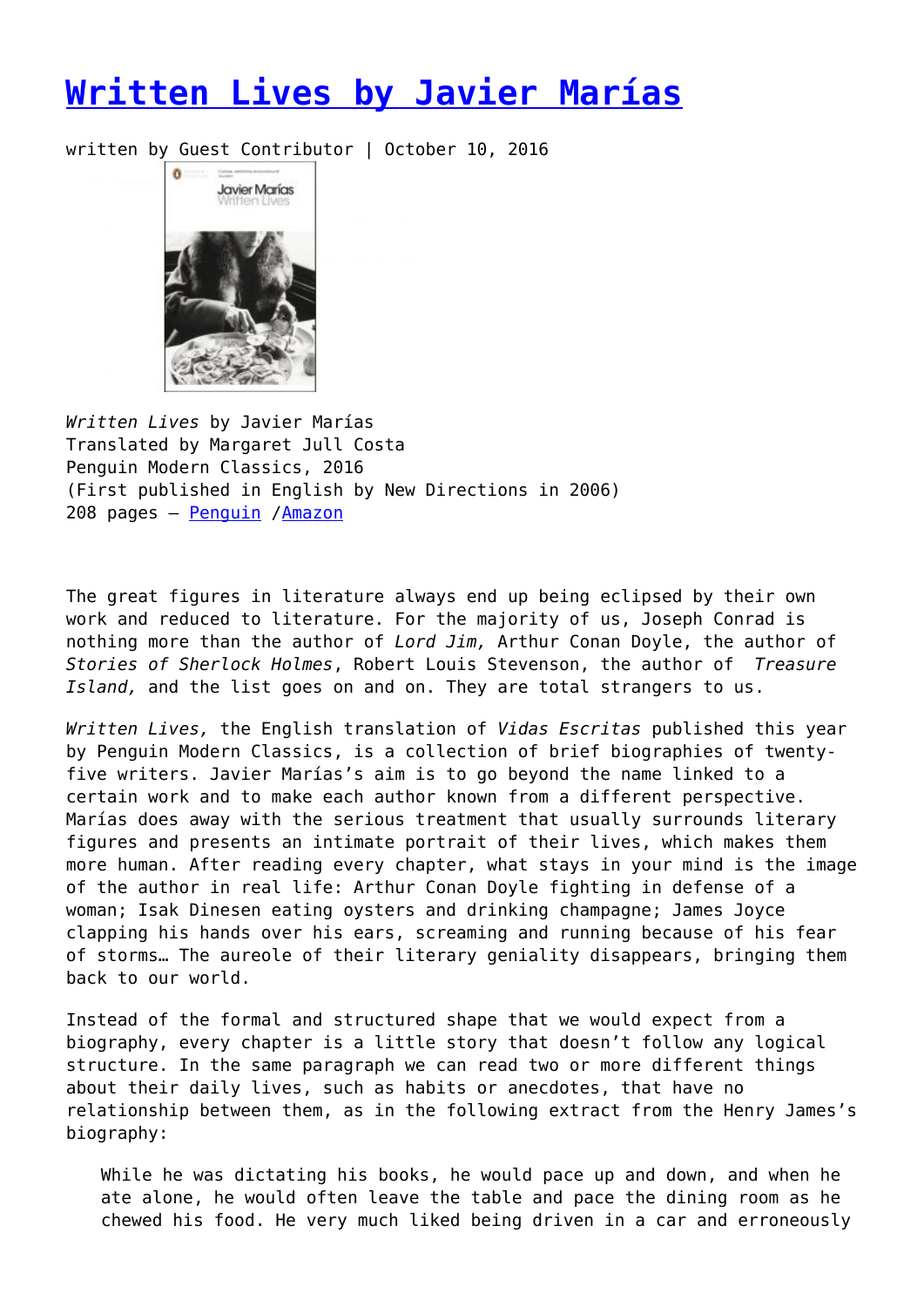believed that he knew the area very well and was blessed with an excellent sense of direction, which led him and the indulgent owners of various cars to arrive late at their destinations….

Each biography is a literary journey through the writer's life. Sometimes one forgets that what one is reading is real, or at least the majority of it as the line that Marías traces between fiction and reality seems to be very thin. At some points, Marías unexpectedly warns us about the legends that surround writers' lives and also about the tendency of some authors to make up stories, as in the following part of Malcolm Lowry Beset's chapter: "There is no doubt that Lowry enjoyed making up stories, so much so that no one would believe tales that were, in fact, true." This is followed by an anecdote about one night in which Lowry and a friend of his saw two elephants on the streets of London. They ran to warn people, but when they came back the elephants had vanished. Marías makes us aware of how difficult is to distinguish between fiction and truth and that sometimes fiction is the only real option we have left, leaving the reader in doubt as to the reliability of the content. In Nabokov's chapter, he mentions that the writer was proud "of his obscure literary antecedents." These antecedents were Kleist, Pushkin, Dante and Bocaccio, with whom some of his forebears had had "some kind of relationships." Although it seems to be utterly unlikely, Marías only adds that these four relationships seem to be an odd coincidence without denying a remote possibility.

Marías's aim is to make the reader forget the author, focusing every biography on aspects of his or her daily life that have nothing to do with their literary work. In Thomas Mann's chapter, Marías dedicate two pages to describe the writer's worries about the state of his stomach and his constant "sexual disturbances," citing along some lines of his diary that reports them: "My stomach hurts", "Indisposed, stomach upset", or "Yesterday, shortly before going to bed, I suffered an attack of the sexual variety, which had serious consequences for my nerves: over-excitement, fear, persistent insomnia, weakness of the stomach which manifested itself in acidity and nausea." Another example of banality in writers' lives is the following part of Nabokov's chapter: "He admitted that he wrote for two reasons: in order to achieve pleasure, bliss and rapture and to rid himself of the book on which he was currently working. Once it was started, he said, the only way to get rid of it was to finish it." Marías reveals an image that is not deformed by the idealistic lens through which we tend to see some literary figures, by taking them down from the pedestal in which they are placed by our collective imaginary and presenting them as people who also suffered from the same problems as we do.

The last part of the book, called "Perfect Artists," is a description of some writers' portraits from the "National Portrait Gallery" in London, among them there are Dickens, Mallarmé, Wilde, Poe and Sterne. As Marías says in the beginning of this part, "in our age, in which everything has its corresponding image," we feel uncomfortable if we don't know the authorship of something. Wilde is the model par excellence who defines our need to link someone's work to the head that composed it. He wanted his physical appearance to be appreciated as much as his writings, his features being